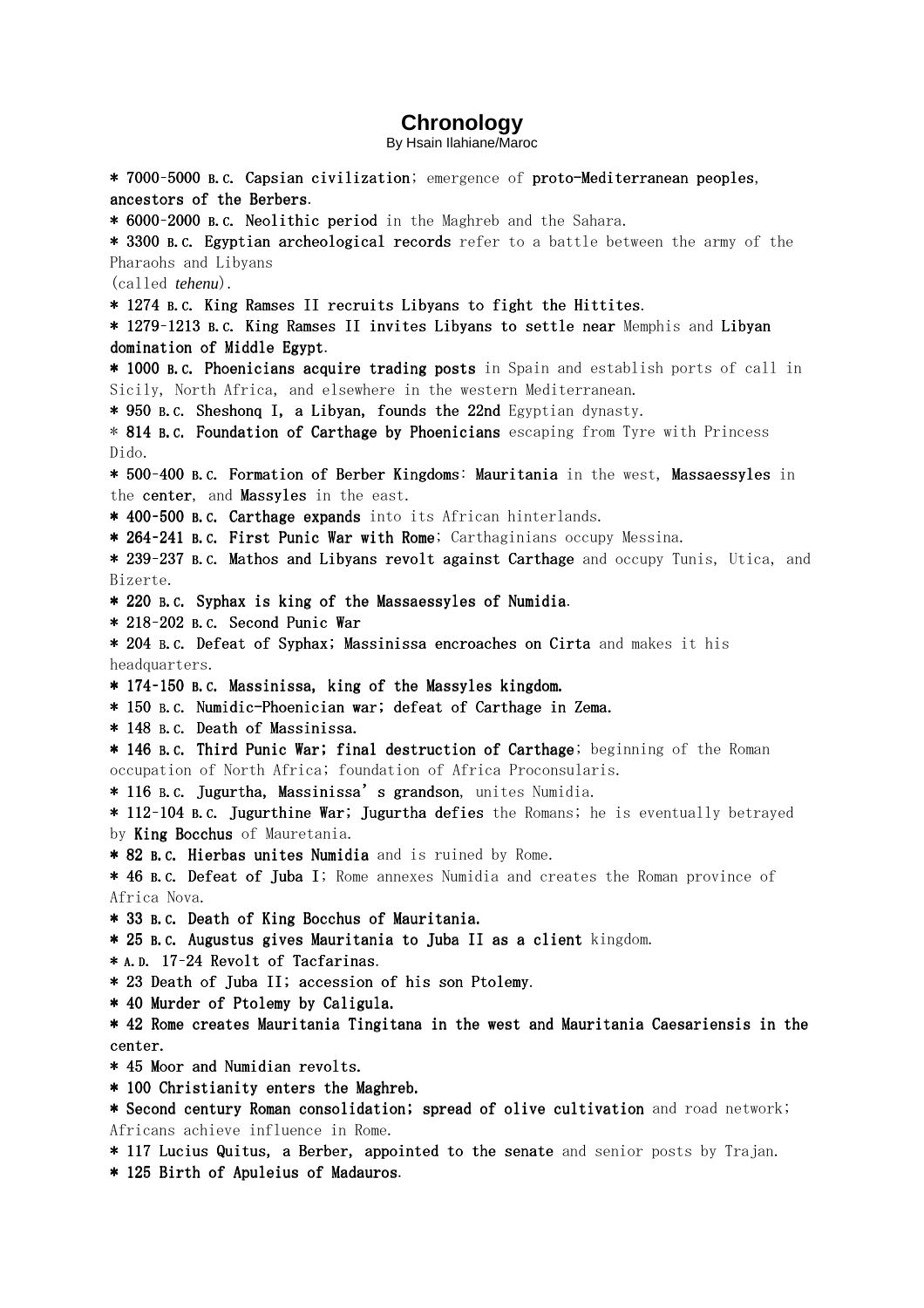\* 170 Apuleius writes the *Golden Ass*; birth of Tertullian.

\* 193 Lacius Septimius Severus from Liptis Magna becomes the first African emperor of Rome.

- $*$  312 Donatist schism begins.
- \* 340 Rise of the Circumcelliones; increasing strength of Donatism.

\*347 Donatists and Circumcelliones unite against Roman

power.

- \* 354 Birth of Saint Augustine.
- \* 372-376 Revolt of Firmus in the Kabyle Mountains, with support from Donatists.
- \* 395 Saint Augustine becomes bishop of Hippo.
- \* 396 Revolt of Firmus's brother Gildon, with Donatist support.
- \* 429 Invasion of Africa by the Vandals.
- \* 430 Saint Augustine dies during the siege of Hippo.
- \* 533 The fall of the Vandals; reconquest of Africa for the Eastern Empire by Count Belisarius; restoration of Catholic supremacy.
- \* 540 Yabdas's revolt in the Aures.
- \* 570 Birth of Prophet Muhammad.
- \* 596 Berber uprisings against the Byzantines.
- \* 642 Arabs occupy Cyrenaica.
- \* 643 Arabs occupy Tripoli, destroy Sabratha, and invade Fezzan and Barqa.
- \* 647 Muslims defeat the Byzantine army at Sbeitla; occupation of Tripolitania.

\* 669 `Uqba Ibn Nafi` seizes Tripolitania and Byzacena; foundation of the city of Qayrawan; Berber resistance by Kusayla.

\* 683 `Uqba's expedition to the Atlantic; he is defeated by Kusayla, a Berber leader; Arabs retreat temporarily from the Maghreb; death of `Uqba at Tehuda (around Biskra); Kusayla occupies Qayrawan.

\* 688 Arab counteroffensive; Kusayla dies.

\* 695 Hassan Ibn Nu`man invades the Maghrib, captures Carthage, but Arabs armies are defeated by Al- Kahina, Berber queen of the Aures.

- \* 701 Al-Kahina dies; end of Berber resistance; the Berbers convert to Islam.
- \* 711 Tariq Ibn Ziyad leads the conquest of Spain.
- \* 740 Emergence of Khariji beliefs and practices; development of the Ibadithe sect.

\*744 Barghwata establish a Berber state in Tamesna along the Atlantic coast of Morocco.

- \* 748 Salih, prophet and founder of the Barghwata kingdom, reigns.
- \* 758 Ibadithes occupy Qayrawan.
- \* 760 Fall of the Ibadithe imamate in Tripoli.
- \* 765 Ibn Rustum founds the city of Tahart, capital of the Rustumid dynasty.
- \* 768 Ibadithe uprising in Africa; Ibadithe exodus to Tahart.
- \* 776 Tahart is capital of the Ibadithes; Ibn Rustum becomes imam of the Ibadithes.
- \* 786-789 Idris Ibn `Abd Allah founds the Idrissid dynasty.
- \* 800 Aghlabid dynasty rules Tunisia.
- \* 807 Idris II founds the city of Fes.
- \* 827 Aghlabids conquer Sicily.
- \* 842 Yunnus declares the Barghwata heresy.
- \* 868 Aghlabids conquer Malta.
- \* 878 Aghlabids occupy Syracuse.
- \* 896 Aghlabids crush Berbers of Nafusa, a Rustumid stronghold in Libya.
- \* 909 Collapse of the Aghlabid and Rustumid dynasties; Tahart Ibadithes find asylum in Sadrata; foundation of an Ibadithe imamate in Jabal Nafusa, Libya.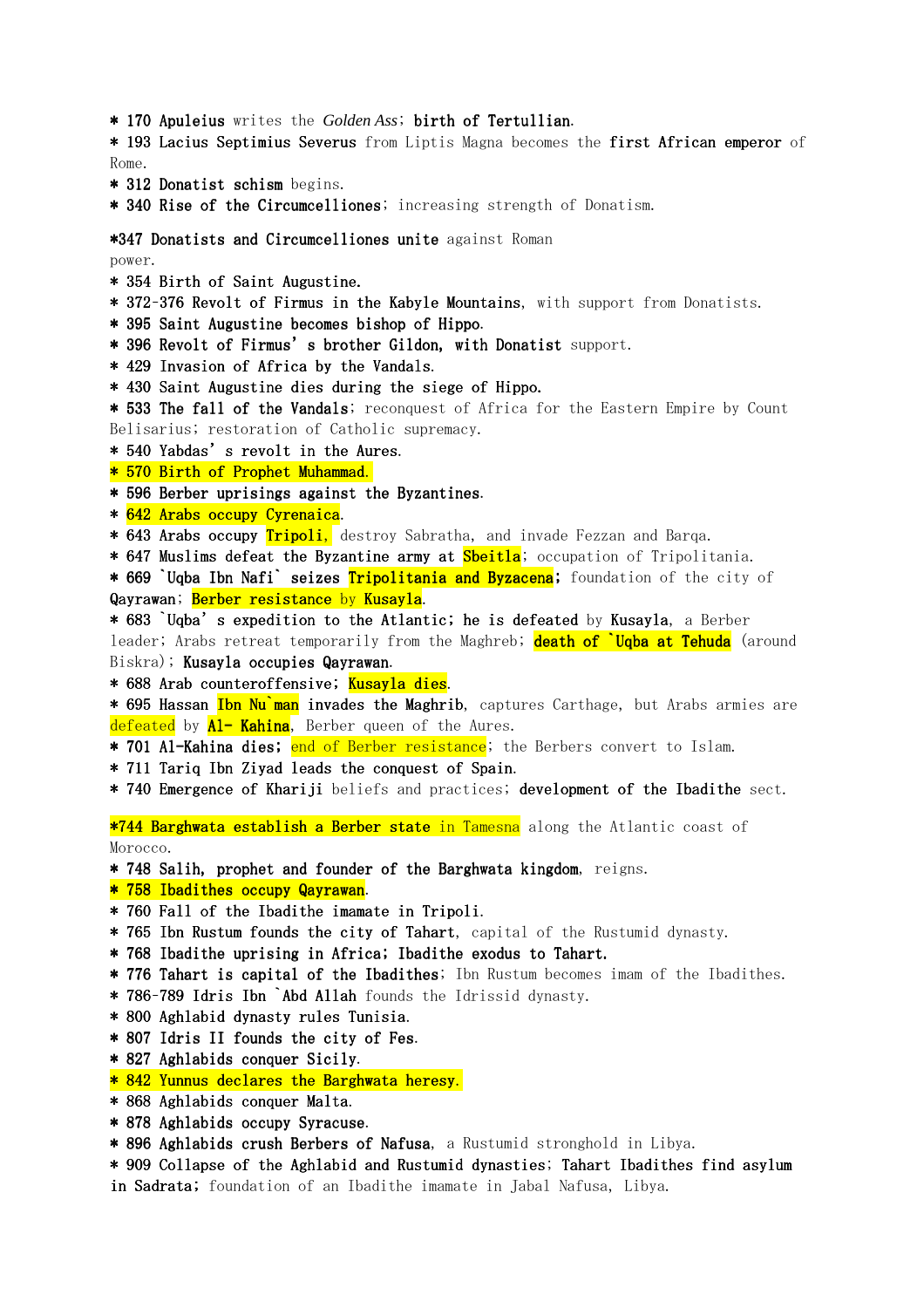\* 910 Fatimids occupy North Africa; Obeid Allah al Mahdi is recognized as caliph; he tries to convert Berbers to Shiite Islam; Berber uprisings against the Fatimids.

\* 927 Foundation of the city of M'sila.

\* 936 Foundation of the city of `Achir, capital of the Zirid dynasty.

\* 960 Bulluggin Ibn Ziri founds the cities of Algiers, Medea, and Miliana.

\* 972 Fatimids leave the Maghrib to Egypt; Zirids take over the Maghrib.

\* 979-989 Expansion of the Zirid dynasty; Bulluggin invades the Barghwata kingdom, Fes, and Sijilmassa.

\* 985 Collapse of the Idrissid dynasty. \* 985 dynasty.

\*990 The Empire of Ghana annexes the Saharan city of Awdaghust.

\* 1014 Rise of the Hammadid dynasty.

- \* 1050 Banu Hilal Arabs invade the Maghrib.
- \* 1053–1069 Almoravids establish control over central Morocco.
- \* 1059 Almoravids destroy the Barghwata heresy.
- \* 1062 Almoravids found their new capital of Marrakech.

\* 1068 Almoravids found Bijaya.

\* 1070 Almoravids establish control over Fes.

\* 1077-1078 Almoravids take over Tanger; fight the Empire of Ghana and control the trans-Saharan caravan trade; birth of Ibn Tumart, the Almohad Mahdi; Bijaya becomes the capital of the Hammadids dynasty.

 $*$  1094 Birth of  $\hat{A}$ bd Al Mu'min at Tajra (Nedroma).

\* 1102 Almoravids complete conquest of Islamic Spain.

\* 1106 Death of Yusuf Ibn Tachafin.

\* 1116 Ibn Tumart meets `Abd Al Mu' min in Mallala, Algeria, and recruits the future founder of the Almohads dynasty.

\* 1121 Ibn Tumart is declared the Mahdi of the Almohads and fights the Almoravids.

\* 1129 Almohads besiege Marrakech.

 $*$  1130 Ibn Tumart dies, and leadership passes to `Abd Al Mu'min.

\*1139-1146 Almohads conquer Fes and Marrakech.

\* 1162 Death of `Abd Al Mu' min; Abu Ya`qub Yusef becomes emir.

\* 1172 Almohad Empire extends its control from the Atlantic to Tripolitania and from Spain to the western Sahel.

\* 1229 Foundation of the Hafsids dynasty with Tunis as its capital.

\* 1235 Rise of the `Abd Al Wadids dynasty in Tlemcen, then in central North Africa.

\* 1248 Marinid dynasty establishes control in western Maghrib and takes over Fes and Marrakech.

 $*1269$  Collapse of the Almohads dynasty.

\* 1276 Marinids build Fes Al Jdid.

\* 1350 Ibn Battuta, Berber explorer, visits the Empire of Mali.

\*1370 Marinids establish control over Tlemcen.

\* 1374 Marinids divided into Fes and Marrakech kingdoms.

\* 1415-1514 Portuguese occupy Ceuta (1415), Tanger (1471), Massat (1488), Safi and Agadir (1508), Azemmour(1513), and Mazagan (1514).

\* 1492 Christians occupy Granada, and Muslims flee to North Africa.

\* 1494 Collapse of the Hafsid dynasty.

\* 1497 Spain occupies Melilla, Mers El Kebir, Oran, Penon d'Alger, Cherchell, Dellys, and Mostghanam.

\* 1510 Leo Africanus visits Bilad Al-Sudan, spends time in Timbuktu and Gao.

\* 1517 Ottomans occupy Tlemcen.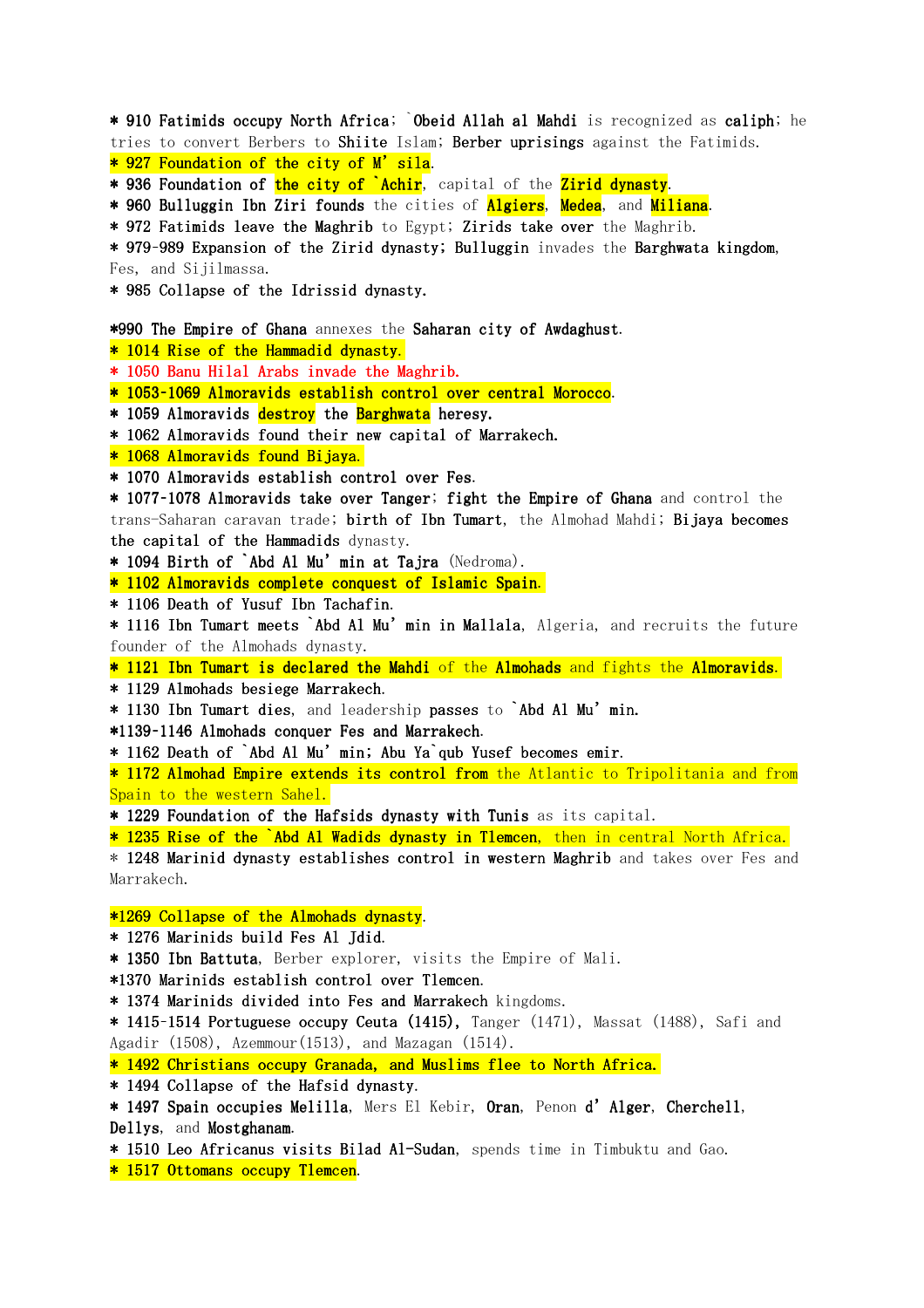\* 1517–1525 Sa`diyin establish themselves in the south and take over Marrakech, wage holy war against Christian Portugal and Spain.

\* 1554 Ottoman Empire captures Libya.

\* 1574 Ottomans take over Tunis.

\* 1576 Ottomans temporarily occupy Fes but are forced to withdraw.

\* 1578–1591 Sa`diyin invasion of Timbuktu and the northern territories of the Songhay Empire.

\* 1580 Spain occupies Ceuta \* 1580 Ceuta.

\* 1609 Waves of Andalusi people escape to North Africa.

\* 1630-1641 Dila Zawiya in the Middle Atlas reaches its height of influence and power; it is ruined by Moulay Al Rachid in 1668.

- \* 1631 The rise of the `Alawite dynasty in Tafilalt, Morocco.
- \* 1659-1669 Moulay Rachid establishes the `Alawite dynasty.

\* 1667 Moulay Rachid destroys Illigh and its maraboutic family.

\*1672-1727 Sultan Moulay Isma' il builds over 76 qasbas (forts) in the Middle Atlas and staffs them with `Abid al Boukhaari (black soldiers) to secure communication routes and to watch over the dissident Berber tribes of the Middle Atlas.

\* 1674 Middle Atlas Sanhaja tribes overthrow the agents of Sultan Moulay Isma il and refused submission of tax payments.

\* 1811-1822 Berber revolt during which Middle Atlas Sanhaja tribes rise against Sultan Moulay Sliman's  $(1792-1822)$  proscription of the cult of saints and endorsement of puritan Wahhabi doctrines.

\* 1814 Treaty of Paris establishes French sovereignty over Senegal and Mauritania.

\* 1830 France begins its colonization of Algeria.

\* 1835 Rise of the Sanusi movement in Libya.

\* 1842 Sanusi order founds its first *zawiyas* in Cyrenaica.

\* 1853 Heinrich Barth, German explorer, visits Timbuktu.

\* 1857 French conquest of the Kabyle.

\* 1858–1860 Kabyle uprisings.

\* 1859 Aures uprising.

\* 1860 Hodna uprising.

\* 1863–1904 French rule and conquest establish French Sudan.

\* 1871 Al Mokrani uprising.

\* 1876 Al `Amri revolt.

\* 1881 Establishment of a French protectorate in Tunisia.

\* 1881–1883 Bou`mama rebellion in southern Oran.

\* 1902 Sanusi revolt is crushed by the French.

\* 1912 Establishment of a French protectorate in Morocco; Spain controls most of northern and southern Morocco;Libya becomes an Italian protectorate.

\* 1914 Moha Ou Hammou uprising against the French, winning the battle of Lehri in the Middle Atlas.

\* 1915 Battle of Qasr Bu Hadi; Idris becomes leader of the Sanusi order.

\* 1916 Tuareg rebels led by Kaocen occupy Agadez.

\* 1921-1926 `Abdelkarim al-Khattabi revolt in the Rif, northern Morocco.

\*1922 Establishment of the Colonie du Niger; the Citroen trans-Saharan adventure arrives in Bourem, Mali.

\* 1926 Foundation of Etoile Nord Africaine (ENA).

\* 1930 Berber Dahir.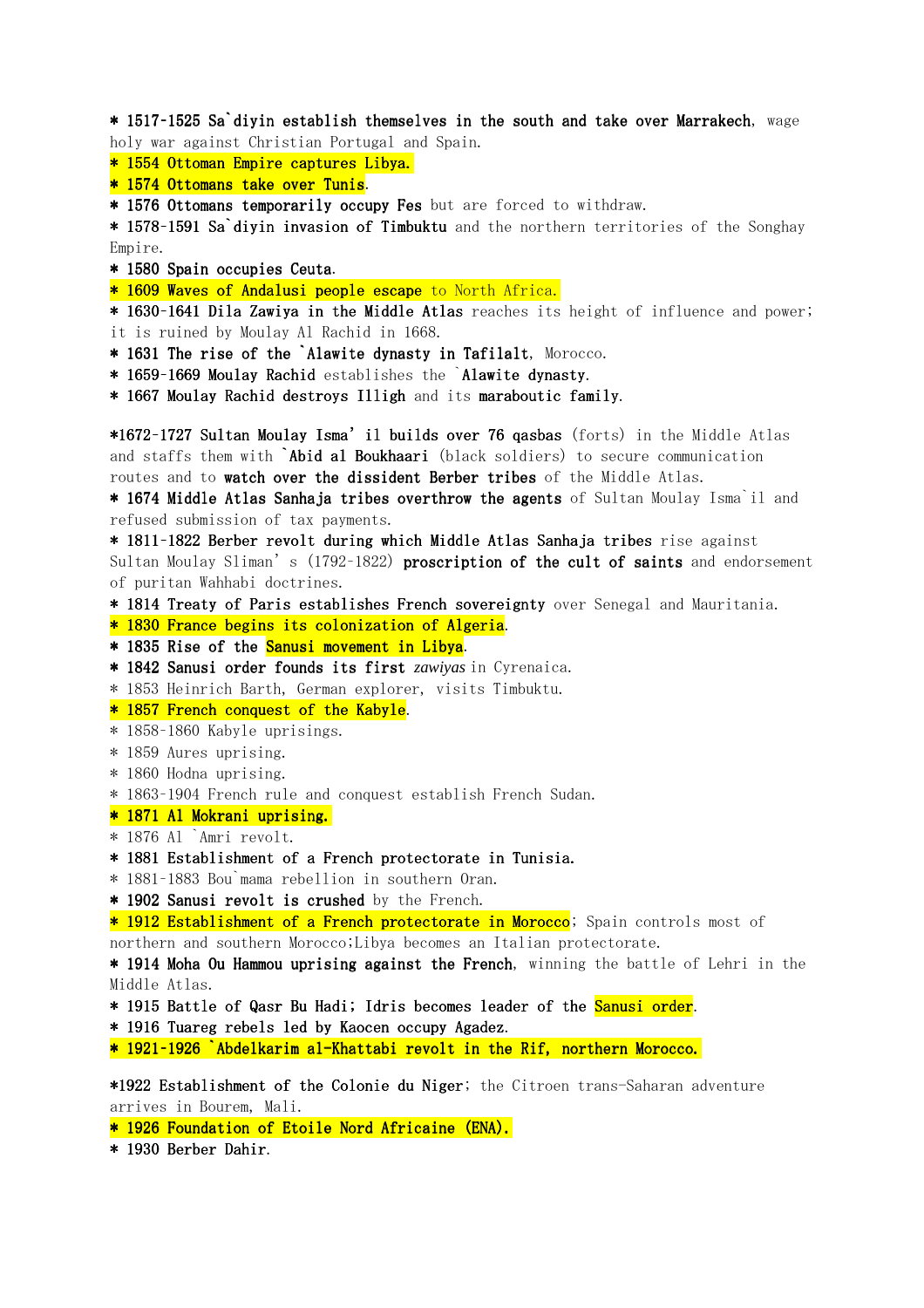\* 1933 Ait Atta resist the French in the Sahara and the Anti-Atlas; battle of Bougafer.

\* 1937 Foundation of the Parti du Peuple Algerien (PPA).

\* 1940 Emergence of Algerian nationalism; foundation of the Institut Francais d'Afrique Noire (IFAN) in Dakar, Senegal.

\* 1945 Massacres of Algerians following nationalist uprisings at Kherrata, Setif, Guelma, and Saida.

\* 1949 Berberist crisis; Kabyle leaders call for a secular and multicultural Algerian society (an *Algérie Algérienne*); opposition to an Arab-Islamic basis for Algeria.

 $*$  1951 Libyan independence, 24 December.

\* 1954 Beginning of the Algerian war for national liberation; formation of the Front de Liberation Nationale (FLN) in a **breakaway** from the PPA.

\* 1956 Moroccan independence, 2 March; Tunisian independence, 20 March; first congress of the FLN in the Soummam Valley, Kabylia, 20 August.

\* 1956–1957 `Addi Ou Bihi revolt in Tafilalt.

 $*$  1958–1959 Rif uprising is repressed.

\* 1959 Foundation of the Movement Populaire (MP) by Mahjoubi Ahardan.

\* 1960 Nigerian independence, 3 August. Malian independence, 22 September. Mauritanian independence, 28 November.

\* 1962 Algerian independence, 5 July.

\* 1962–1963 Tuareg of Idrar Niforas in northeastern Mali rebel against the government of Mali.

\* 1963 Foundation of the Front des Forces Socialistes party (FFS) by Hocine Ait Ahmed.

\* 1967 Foundation of Association Marocaine de la Recherche et de l'Echange Culturel (AMREC) in Rabat; foundation of Paris-based Academie Berbere d'Echange et de Recherches Culturels; in 1969 renamed Agraw Imazighen.

\* 1969 Mu<sup>s</sup> ammar Gadhafi deposes the Sanusi monarchy.

\* 1972 Second coup attempt on the king of Morocco, Hassan II; Mohamed Oufqir, a Berber general, is implicated.

\* 1972-1974 The Sahel suffers one of the worst droughts in memory, devastating nomadic livelihood systems.

\* 1973 Kabyle activists form Groupe d' Etudes Berberes at the University of Paris VIII-Vincennes.

\* 1978 Establishment of Ateliers Imedyazen, an outreach and publication cooperative in Paris to debate and disseminate Berber issues; foundation of Tamaynut Association.

\* 1980 Algerian government cancels Mouloud Mammeri's lecture at the University of

Tizi-Ouzou; Kabyle protests; repression of protestors by security forces; Berber

Spring (Tafsut); foundation of the Mouvement Culturel Berbere (MCB).

\* 1980-1990 Proliferation of Berber cultural associations.

\* 1984-1985 Drought destroys about 70 percent of Tuareg livestock.

\* 1989 Foundation of the Rassemblement pour la Culture et la Democratie (RCD) by Said Sadi; Libya deports Malian Tuareg; Union du Maghrib Arabe (UMA) entered into by Algeria, Libya, Mauritania, Morocco, and Tunisia.

\* 1990 Front Islamique du Salut (FIS) sweeps municipal and regional elections; erosion and humiliation of the FLN; Tuareg attack Tchin Tabaraden; start of Tuareg Rebellion in Niger; armed Tuareg rebels attack government in Mali and Niger; Front pour la Liberation de l'Azaoud (FLA) seeks to establish a new state in northern Mali; interior ministers of Algeria, Mali, and Niger meet in Tamanrasset to discuss armed Tuareg uprisings; presidents of Libya, Algeria, Mali, and Niger hold a summit to discuss Tuareg issues; Tuareg aim to set up a free Tuareg state.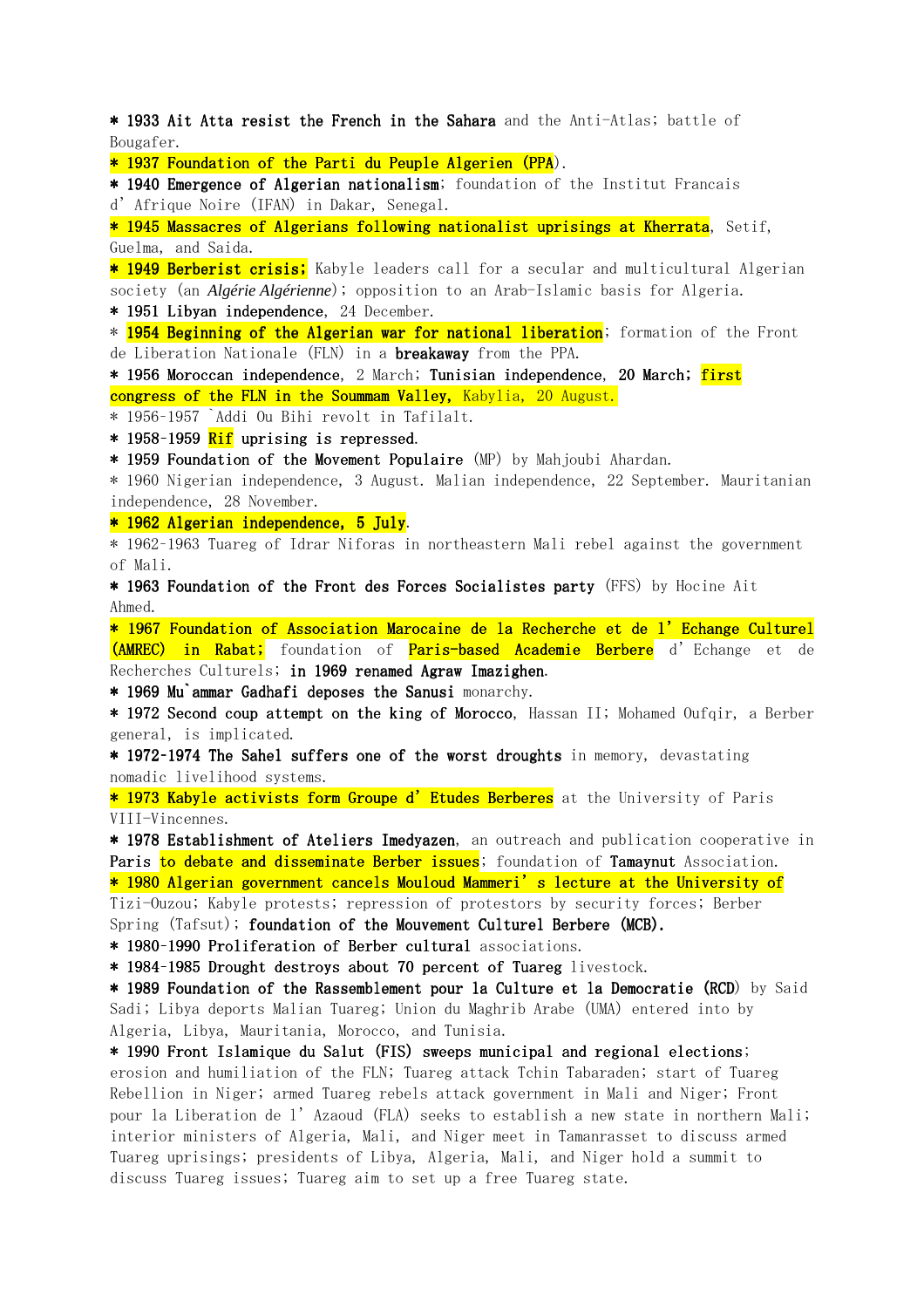\*1991 Tuareg destroy a border checkpoint, erasing border markings between Niger and Mali; Tuareg massacres; Tuareg attack In Gall; Agadir Charter calls for the recognition of the Amazigh language and culture in Morocco; two Tuareg rebel groups and the government of Mali sign a truce in Tamanrasset; concessions included the establishment of a Tuareg autonomous region and the withdrawal of the Malian army from Timbuktu and Gao; the Front Populaire de Liberation de l'Azaouad (FLA) continues its attacks; Malian army retaliation increases.

\* 1992 Tuareg rebel leaders and the government of Mali sign a truce; Mali and Algeria to repatriate Malian Tuareg and refugees.

\* 1992-1993 Niger admits the existence of a Tuareg rebellion and calls for peace talks; continued Tuareg attacks and raids; truce between the Front de Liberation de l'Air et de l'Azawad (FLAA) and the government of Niger.

\* 1993 Tuareg refugees begin to return to Mali from Algeria.

\*1994 Massacre of Tuareg civilians by Malian armed forces; Tuareg assaults on Gao; Berber associations create an umbrella organization for the Amazigh cultural movement, Conseil National de Coordination (CNC); Tuareg rebel leaders and the government of Niger hold peace talks in Paris; Tuareg assault on government forces; members of the Goulmima-based organization, Tilleli, are arrested for showing banners written in Berber script (Tifinagh) during Labor Day march; King Hassan II calls for teaching

"Berber dialects"; Moroccan television begins broadcasting a daily four-minute news bulletin in Tamazight, Tashalhiyt, and Tarifit.

\*1994-1995 School boycott in Kabylia.

 $*$  1995 Algerian government creates the Haut Commissariat à l'Amazighite (HCA) to oversee the insertion of Tamazight in the education system and media; it fails to achieve its mission; peace agreement signed between the government of Niger and Tuareg groups ending the Tuareg revolt; skirmishes continue; Malian Tuareg call on the international community to help solve Mali's northern problems; continuous cycles of retaliatory killings of Tuareg civilians and Tuareg assaults; Algeria relocates Malian refuges to new camps.

\* 1996 Moroccan law restricts the use of names for Moroccan children to approved Arabic-Muslim names and indirectly outlaws the use of Amazigh names not on the approved list.

\* 1997 First World Amazigh Congress held in the Canary Islands (Tafira in Berber). \* 1998 Assassination of Matoub Lounes, Kabyle singer and activist; riots sweep Kabylia.

\* 2000 Publication of the Amazigh Manifesto; it calls for an inclusive approach in the reorganization and restructuring of Moroccan history and culture; questions the traditional Arab-Islamic basis of Moroccan society and history.

\* 2001 King Mohamed VI announces the foundation of the Institut Royal pour la Culture Amazigh (IRCAM); Black Spring in Kabylia; the massacre of Massinissa; protests

throughout Kabylia; government forces kill scores of protestors; Kabyle tribal heads, or *`arches*, meet in the village of El-Kseur and draft the El-Kseur Platform, which calls for economic demands and official recognition of Berber language and culture.  $*$  2002 Algerian government recognizes the Berber language.Tamazight, as national (not official) language in constitutional revision.

\* 25 January 2002 Moroccan authorities prevent the Association for the Defense of the Victims of the Spanish War from holding a conference in Al Hoceima in northern Morocco on the Spanish use of German manufactured toxic gas to put down the Berber rebellion from 1921 to 1926.